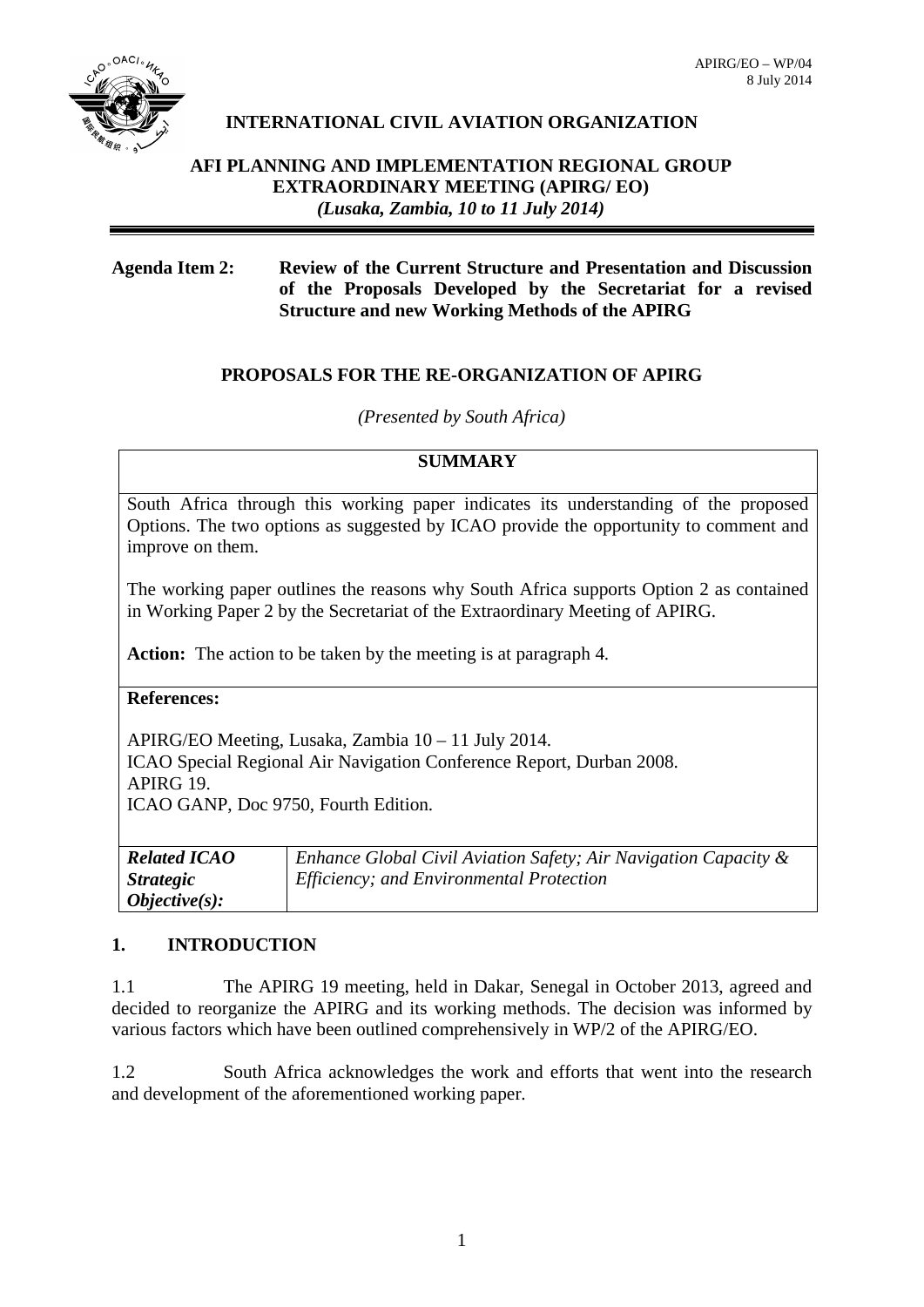## **2. DISCUSSION**

2.1 In WP/02, ICAO indicated that as part of the development of the proposal, the Secretariat undertook a review of PIRG restructuring initiatives in other ICAO Regions. This is viewed as an important part before one could make such an important decision. It is however very important if ICAO could share with the meeting the results of such an exercise.

2.2 WP/02 presented by the ICAO Secretariat presents two different options. The structural proposal hereunder is a concept that is supported by South Africa as it is intended to address issues of resources associated with activities within the framework of APIRG. The ASBU modules which provide timelines for the technology that supports CNS, Information Management and other requirements of the Air Navigation System necessitates the APIRG structural change.

2.3 South Africa agrees that the number of subsidiary bodies and its associated resource requirements adds to the already high resource burden placed on the respective States.

2.4 The APIRG Projects Coordination Committee (APCC) as proposed is acceptable and its mandate and key functions are very clear and relevant. It is particularly exiting to note that the APCC will be tasked to ensure continuity between the APIRG meetings and to take the necessary action to avoid implementation delays in between meetings of APIRG. However South Africa would like to see the APCC also assisting States with the development and implementation of Air Navigation Strategies.

2.5 The AFI Traffic Forecasting Working Group remains an important and relevant forum of ICAO and its retention is supported.

2.6 **Option 1** calls for the establishment of the Infrastructure & Information Management Sub-Group (IIM/SG) and the Airspace & Aerodrome Operations Sub-Group (AAO/SG). It is not clear from the descriptions (in the provided Terms of References) how the old structure/work programs/expectations would be dissolved into the proposed structure. The interpreted distribution is indicated as follows: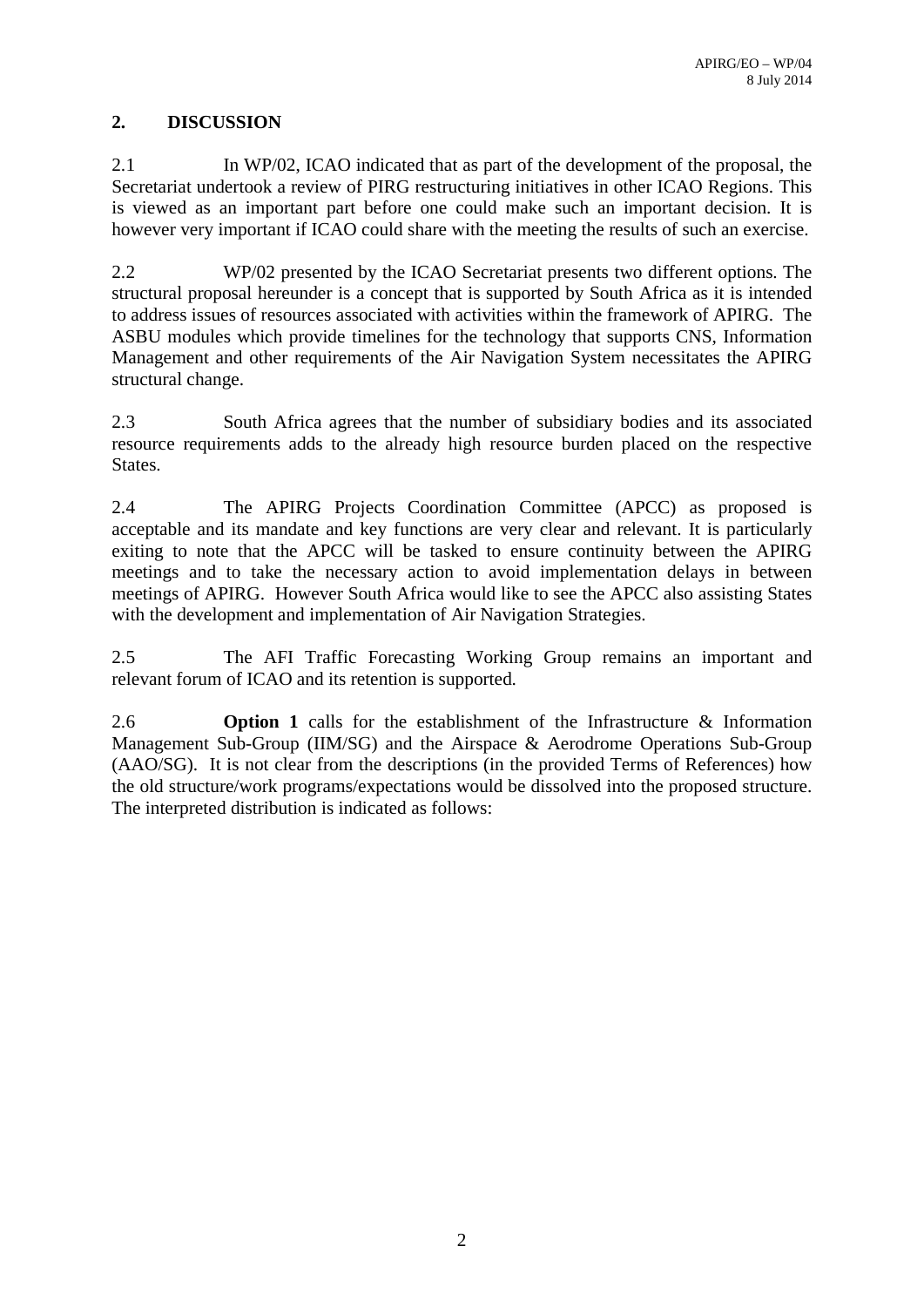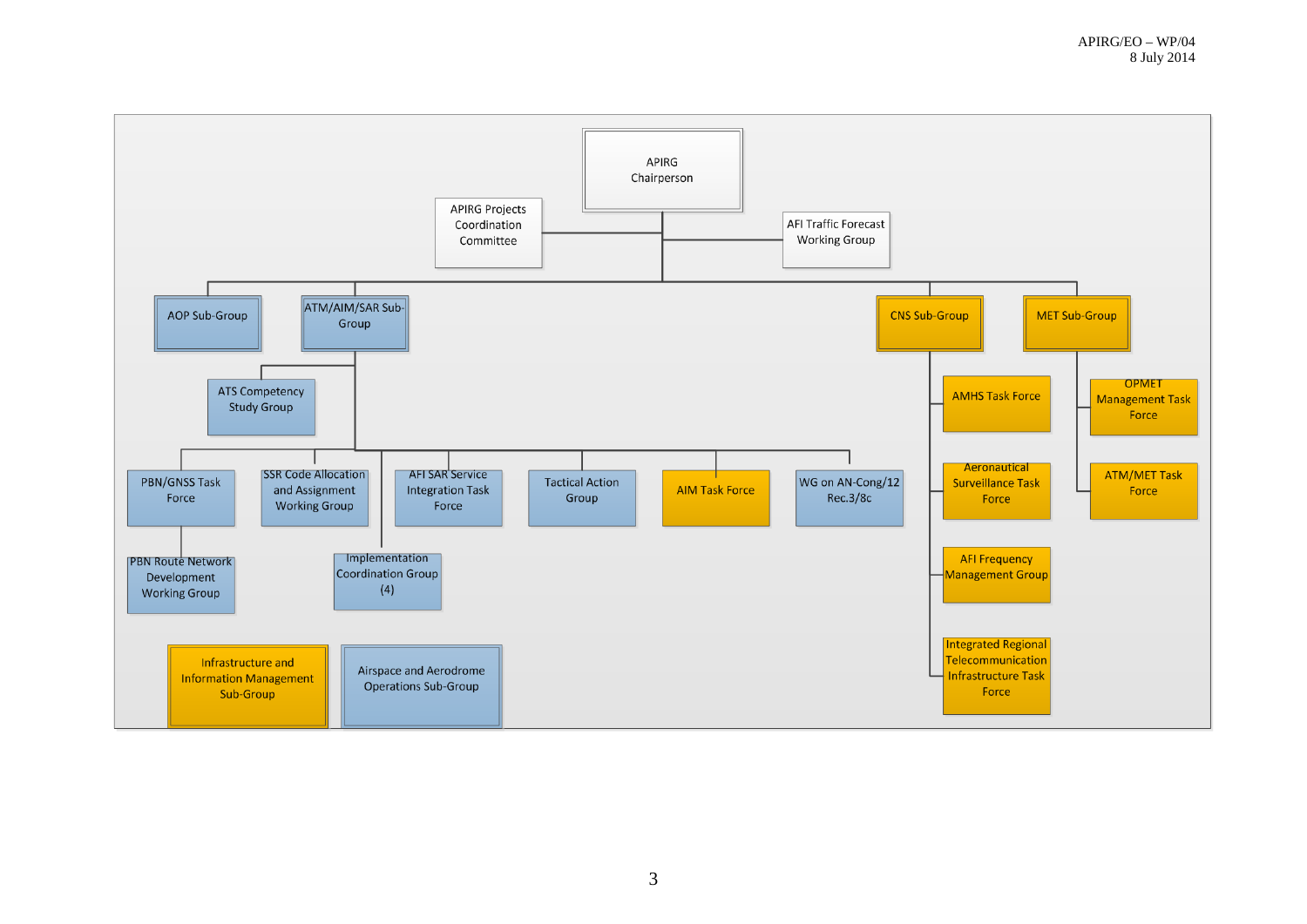- 2.7 From this interpretation, South Africa is concerned about:
	- The apparent lack of infrastructure coordination, interoperability and harmonization on the gate-to-gate phases of ATS provision; and
	- The major emphasis will be on ground-ground data exchange.

2.8 **Option 2** calls for the establishment of the Digital Air Navigation Information Management Sub-Group (DANIM/SG) and the Airspace, Aerodrome Operations & Infrastructure Sub-Group (AAOI/SG). It is not clear from the descriptions (in the provided Terms of References) how the old structure/work programs/expectations would be dissolved into the proposed structure. The interpreted distribution is indicated as follows: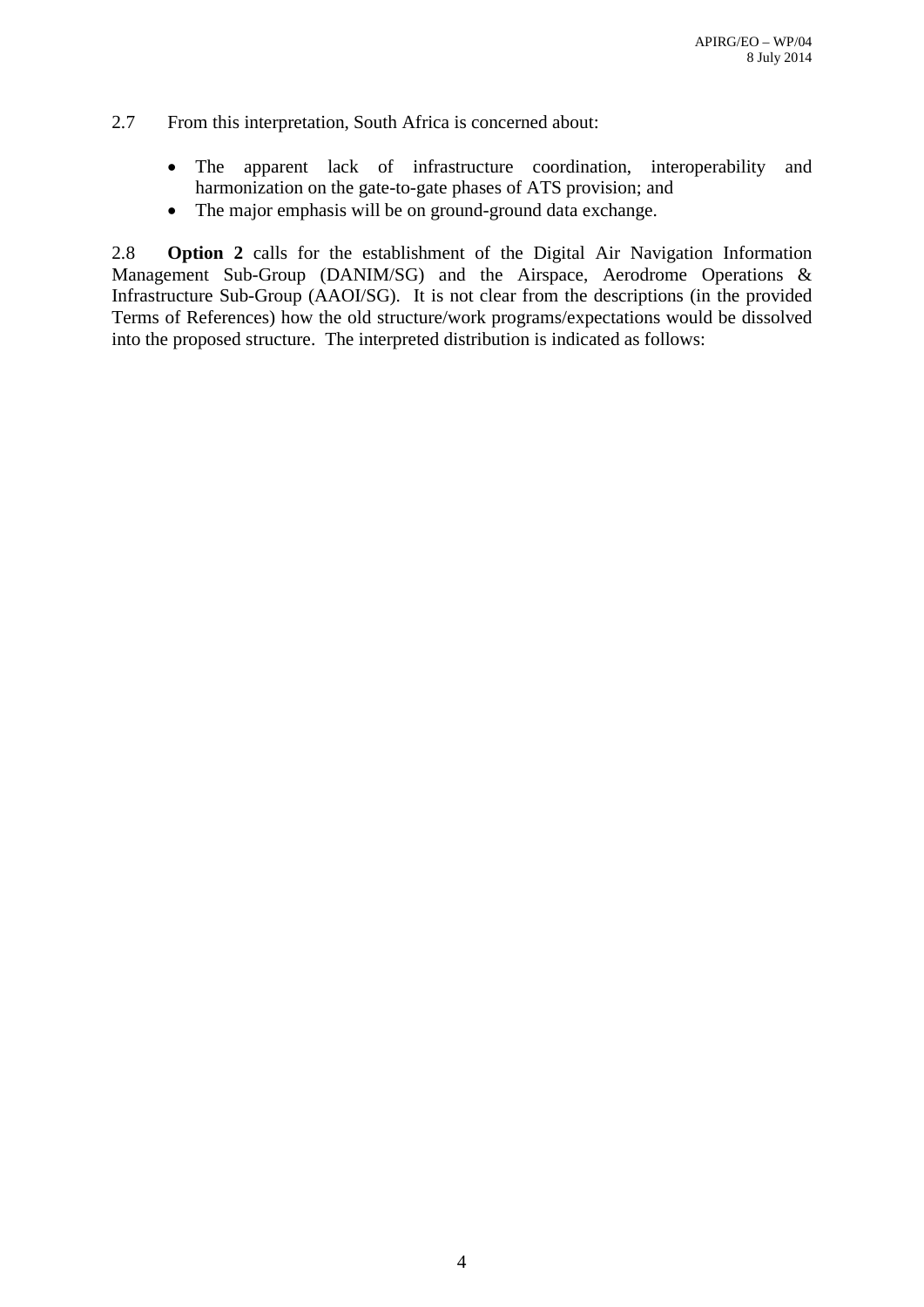

- 2.9 From this interpretation, South Africa is confident about:
	- The apparent high degree of infrastructure coordination, interoperability and harmonization on the gate-to-gate phases of ATS provision as illustrated below: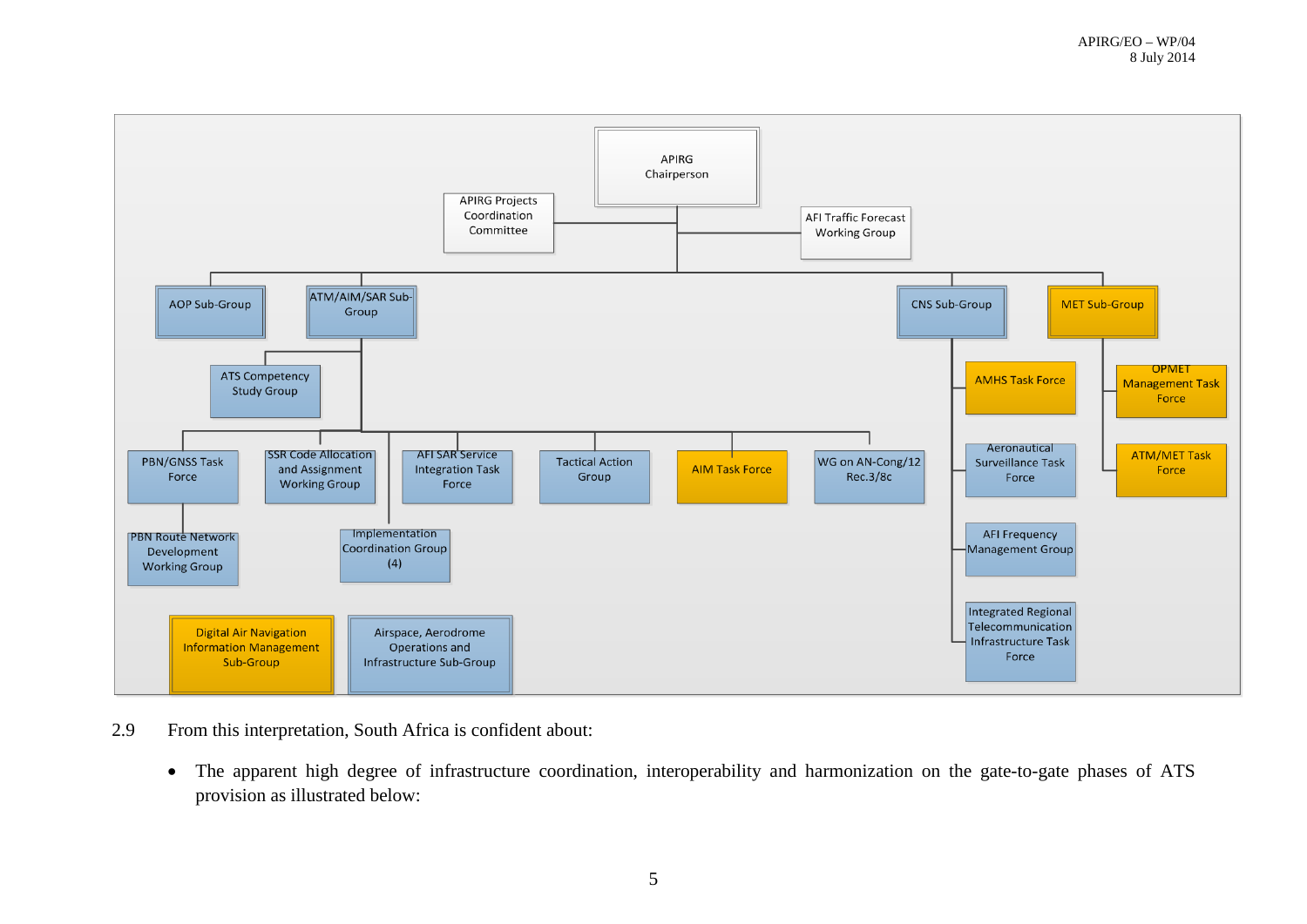